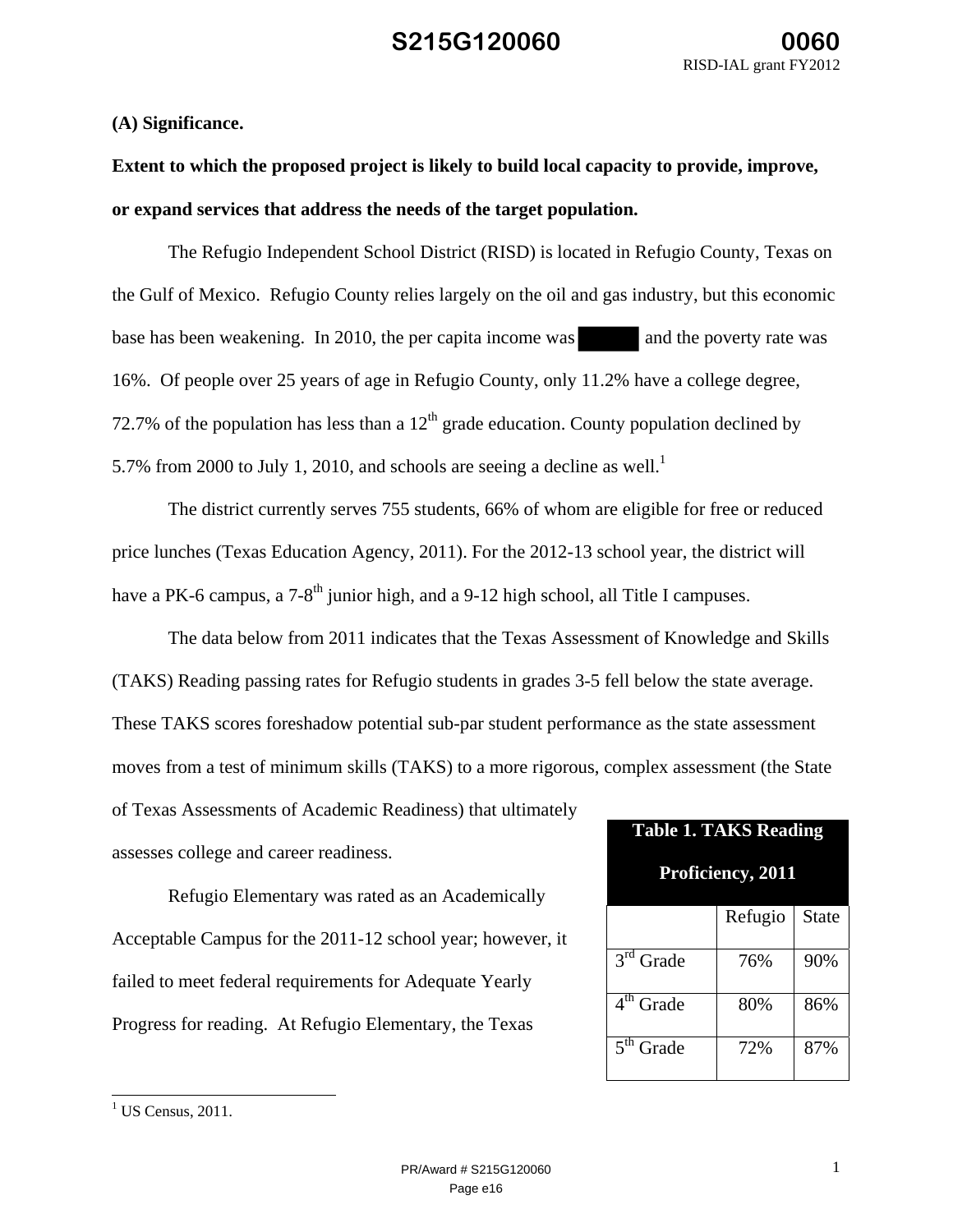Primary Reading Inventory showed that 62 % of the students in Grade 2 and 60% in Grade 1 are below standard rates of words read correctly per minute.

The district utilizes the STAR Renaissance reading report which showed that 45% of students in  $2<sup>nd</sup>$  through  $5<sup>th</sup>$  grade are below grade level in reading and scored below the  $50<sup>th</sup>$ percentile on the GRADE assessment.

To date, the RISD libraries have been attempting to update small pieces of technology in a piecemeal fashion, but now that funding is non-existent, even these slow steps towards progress have ceased. Professional development, particularly of a collaborative nature with teachers, and administrators has been limited. As the role of the RISD librarian and library aides change to support teachers and implement literacy activities, library staff will require training in collaboration with teachers, and facilitating the use of resources for literacy programs.

Collaboration with librarians and teachers, and professional development in general, is critical. Peer-reviewed, scientifically-based research from Joyce and Showers identify practices, attitudes and skills which seemed to help teachers develop an aptitude for learning and acquiring new skills which include:

- **Persistence:** every educator knows the importance of practice for children. From their evidence base the authors conclude that persistence, even when initially uncomfortable, was a characteristic of successful learners;
- *Acknowledgement of the transfer problem:* teachers need to understand that the transfer of training is a separate learning task from the acquisition of knowledge or skills;
- *Teaching new behaviors to students:* students are discomforted by change, especially when they are succeeding in existing conditions. Teachers who directly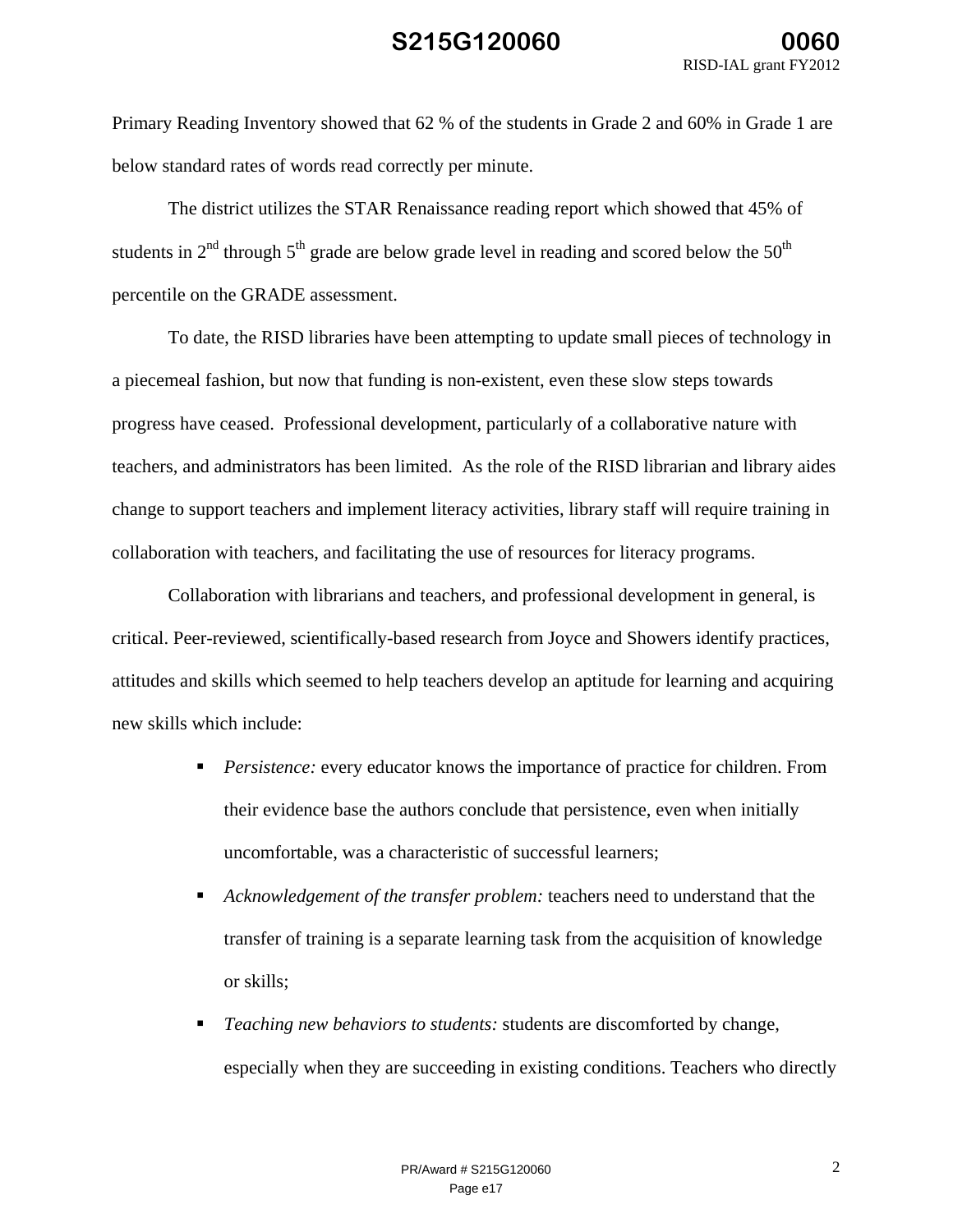teach both the cognitive and the social tasks required by specific innovations are more likely to achieve successful transfer;

- *Understanding the importance of the underlying theory:* teachers who master the theory underlying new behaviors are more likely to achieve similar results to those obtained in research settings, with their own students;
- *Proactive and productive use of peers:* teachers who used peer support for mutual problem solving, observations, collaborative teaching and planning were more successful in transferring new skills to their own practice.<sup>2</sup>

Therefore, RISD is proposing to launch **RISE! (Reading for Imagination, Success, and Education)** which will greatly expand services and increase local capacity to students in grades Pre-K through 8th, as well as students not yet of school age. Project RISE! provides 15 minutes of daily sustained silent reading, 30 minutes of intervention or enrichment for identified students in Pre-K through  $8<sup>th</sup>$  immediately after school and before the last bus leaves, and 20 minutes of supplementary reading at home each night. In order to gain maximum participation, we will send home flyers announcing upcoming events and literacy opportunities and will use the automated call system that we have that will place a call to every home and invite them to the events. Students that ride the bus at 3:45 will automatically be involved in enrichment or intervention as they will have approximately 30 minutes where they are already working on assignments, reading or playing board games, making them an ideal audience for enrichment or the targeted tutoring sessions, if requested by the teacher. Students that do not ride the bus will be either invited to stay for enrichment activities or required to stay for intervention.

A highlight of the program is the focus on professional development for teachers and

 2 Joyce, Bruce and Showers, Beverley, *"Student Achievement through staff development,"* The National College for School Leadership, 2003.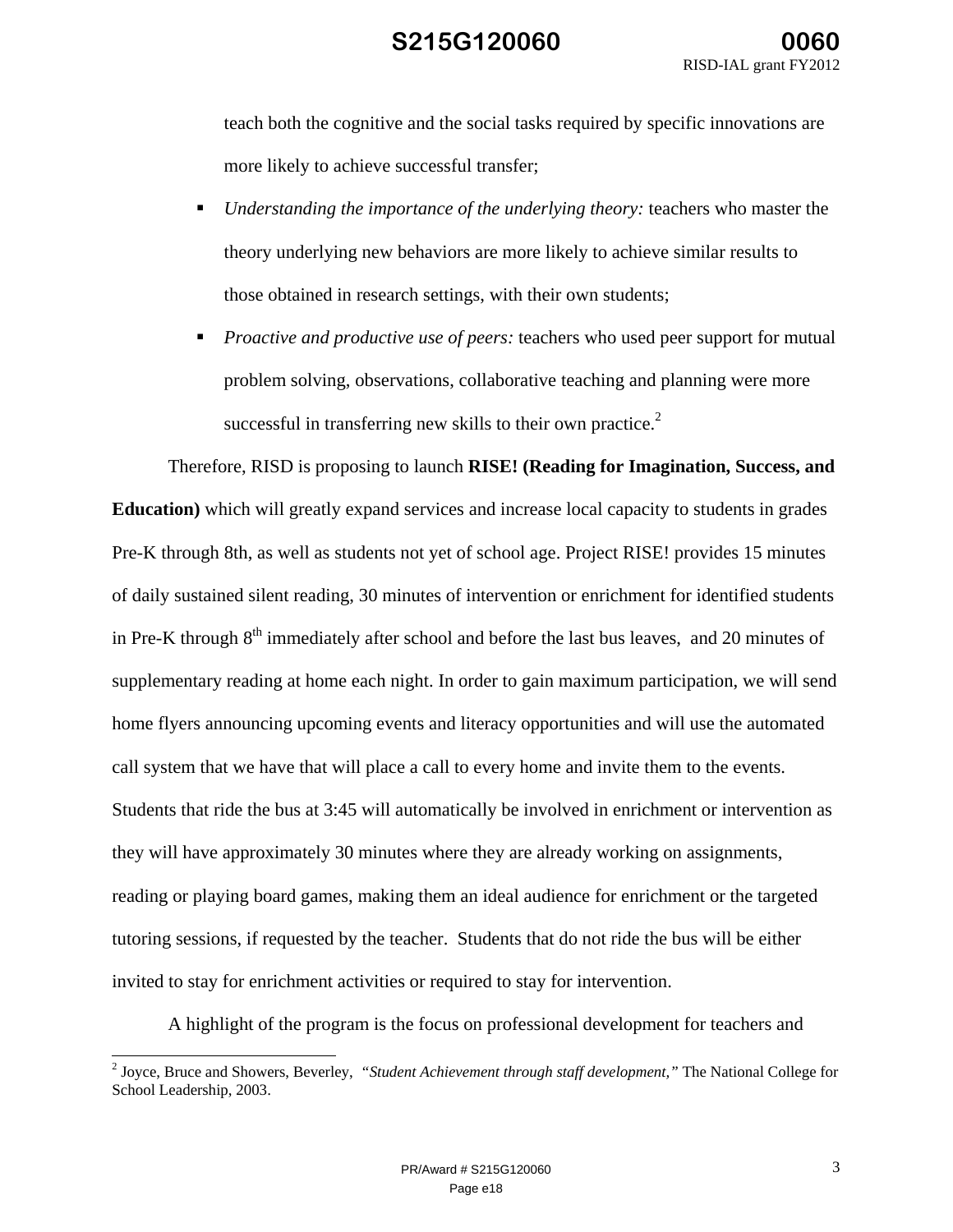librarians in order to ensure the highest degree of success with current and newly purchased materials.

# **Extent to which the proposed project involves the development or demonstration of promising new strategies that build on, or are alternatives to, existing strategies.**

RISE! both builds on existing strategies and offers new strategies to assure success. With regard to existing strategies, it builds on three programs, STAR Early Literacy Enterprise, STAR Reading Enterprise, and Accelerated Reader, all of which are currently owned by the district. RISE! includes professional development training for all three of these programs, leading to a better understanding of how and when to use each program and better interpretation of results by administrators.

Regarding promising new strategies, RISE! incorporates very early intervention and foundational literacy skills by partnering with Head Start and local day care centers, and intervention every day for targeted student in grades Pre K-8.

### **(B) Quality of the project design.**

### **Goals, objectives and outcomes.**

### *Description of the Project:*

Project RISE! will build local capacity through partnerships with our local Head Start chapter, local day cares, local library, the Boys & Girls Club and retired teachers and other volunteers. Head Start and local day cares will provide assistance and foundational literacy skills to children before they enter school in an effort to increase exposure to reading and prevent students from falling behind. They will utilize computer tablets where the Reading Eggs subscription will be made available. Through Reading Eggs, individual progress monitoring will be recorded for each child in order to place them in the appropriate program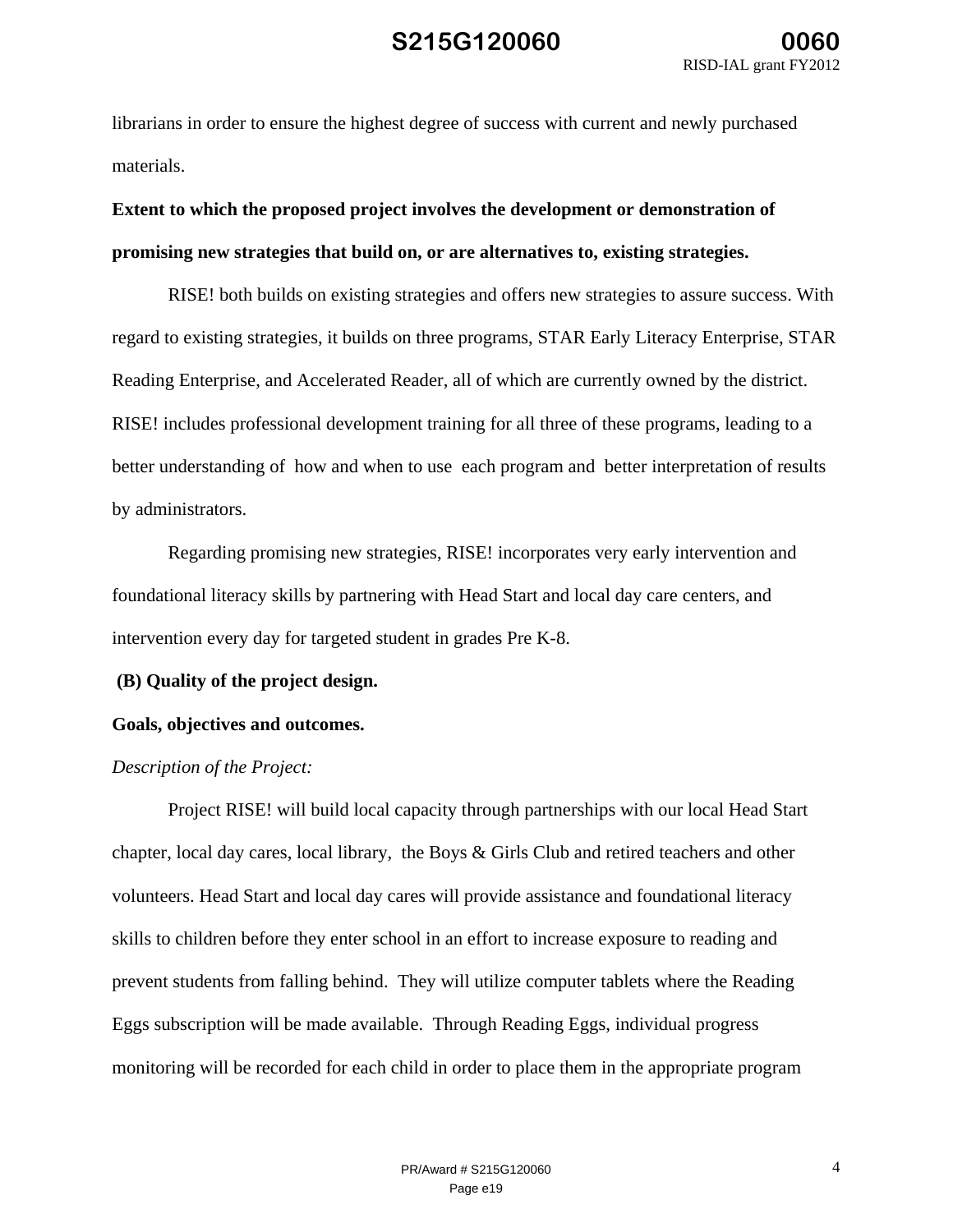level and prepare them for their entry to school. Reading Eggs supports each child's learning by offering individual, one-on-one lessons that allow children to progress at their own rate. The program focuses on a core reading curriculum of phonics and sight words using skills and strategies that are important for sustained reading success while exposing them to multi-media activities.

Library components of RISE! will include the following: TEAM – Teaching Education as Mentors, who will serve as digital connectors, receiving a variety of technology training and in turn training others through the libraries' extended hours. Projects will include puppet shows performed at day care centers, nursing homes, family literacy nights, and developing and editing a school newspaper on federal, state, and local news to be shared on the school's website.

Fourth graders will use the NEO 2 mobile e-learning devices purchased through Renaissance Learning to have letter-writing lessons at the library; writing a letter to themselves which they will open on their graduation day. To expand student access to books in the home, students in grades Pre-K through 8th will receive a free book at the winter and summer breaks and will be encouraged to take the Accelerated Reading test to promote reading during intercession. Pre-K through fourth grade will do Student Treasures book publishing to emphasize the writing process and solidify the reading/writing connection. To encourage students to participate in public library activities, author signings will be offered at the public library from 4 p.m. to 5 p.m.

The Boys and Girls Club will also be partnering with RISD by creating a young author's class and developing their own story with illustrations and reading their book for story time from 4 to 5 p.m. at the public library. Students at the Boys and Girls Club will visit the public library and identify, as age appropriate, different parts of a book. This will be an on-going activity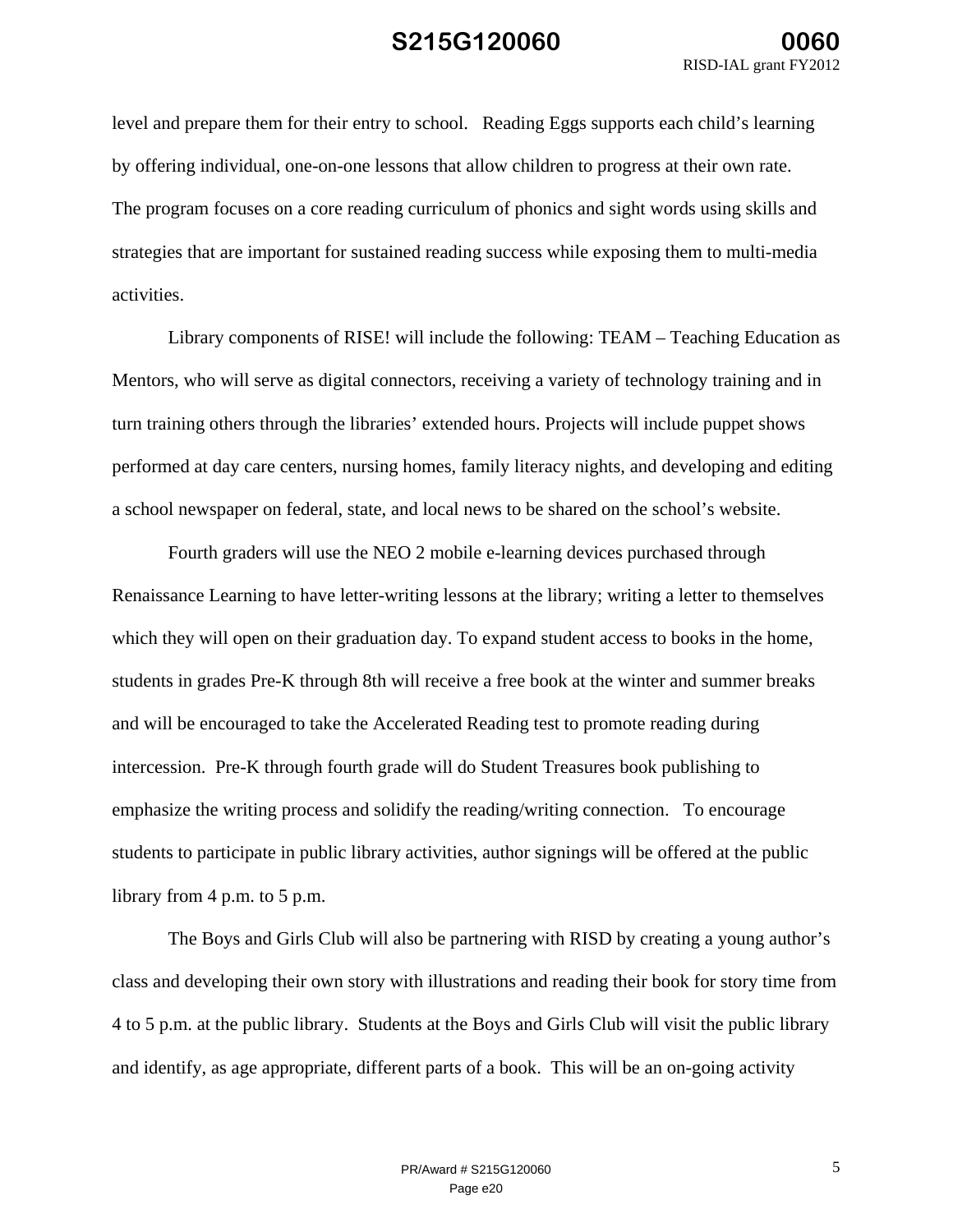through the year. RISD will purchase computer tablets so students can access databases, including PebbleGo, which reinforce 21st century learning initiatives for PreK-3.

In the schools' libraries, extended hours will be implemented for Bedtime Story Night, and Build a Book Night. After school hours from 4 to 6 p.m. two days a week, offer a place to do homework, read, take AR tests and research. A book club will be established with age appropriate books and literary circles. On Saturdays, the library will be opened from 9 to 11 a.m. A research club will be established where students will research different topics and learn how to use technology to present their findings. Summer library hours will be 9 a.m. to noon two days a week, with a summer reading challenge.

Project RISE! comprises the following goals and objectives:

*Goal 1: To better utilize existing programs.* 

*Objective 1.1: Provide professional development to better utilize current programs.* 

*Outcome: Early literacy in grades K-3 will improve by 50% and STAAR test scores in grades 4-8 will improve by 25%.* 

*Goal 2: Provide enrichment and intervention for grades K-8.* 

*Objective 2.1: Provide access to libraries during non-school hours, as well as other after school and evening student/parent programs and special projects.* 

*Outcome: Library usage and participation of students and parents in after-school programming will increase by 25%.* 

*Goal 3: Increase success by targeting earlier age groups.* 

*Objective 3.1: Focus on early literacy by partnering with daycare centers and Head Start to provide early literacy materials such as laptops or tablets and subscription to Reading Eggs.*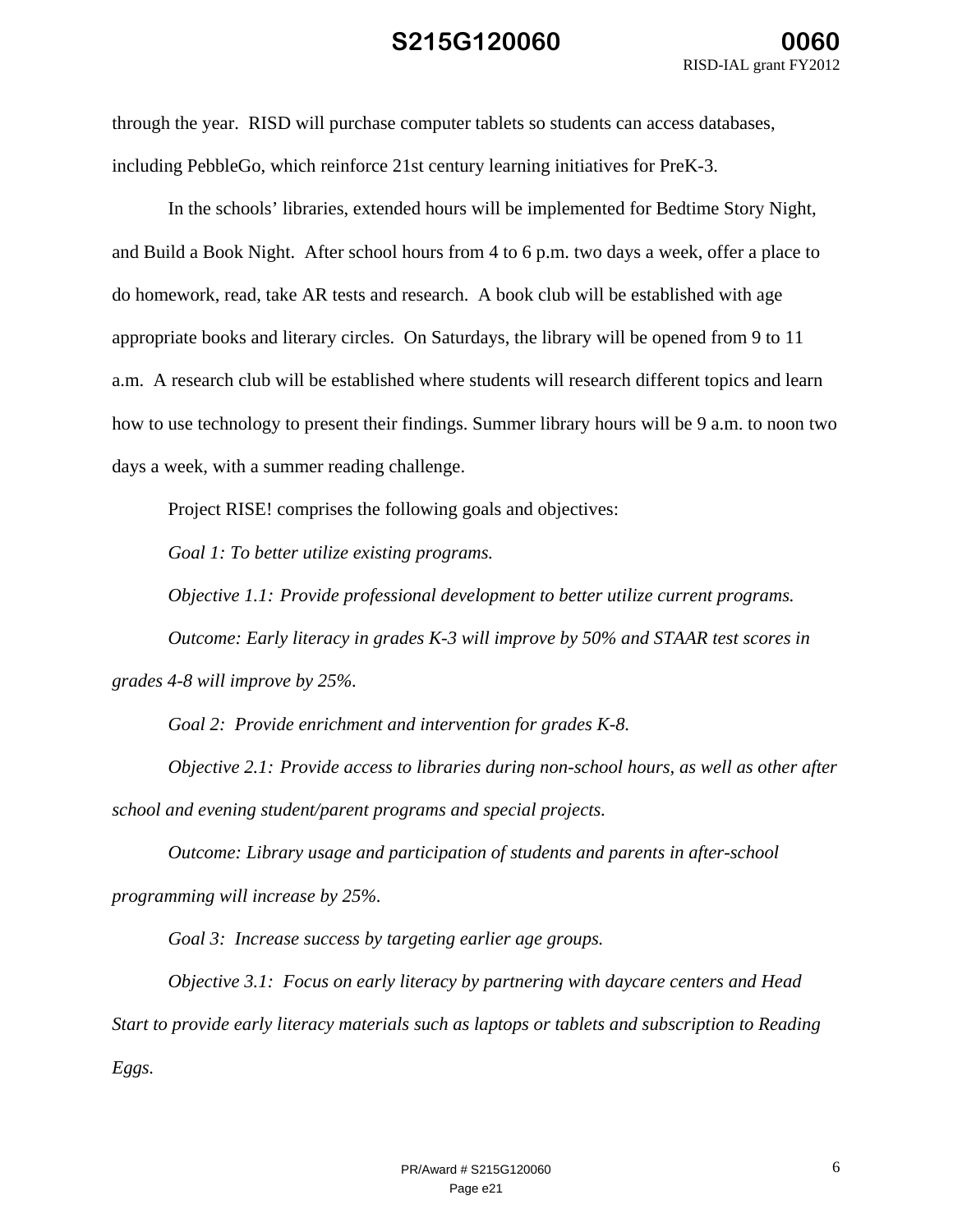*Outcome: Percentage of elementary students achieving proficiency on state reading tests increases 5% each year.* 

We will use our STAR Renaissance reading software to assess students reading levels. To encourage the students to read at their appropriate level, Accelerated Reading quizzes will be utilized with a goal of 90% comprehension. Teachers or instructors will meet with their students about the STAR and quiz reports and will use reports to help identify struggling readers. Those readers will be identified and teachers will implement the Successful Reader Program, utilizing NEOs, for the intervention.

RISE! is included in identified students' daily schedules to help them master critical academic skills through timely, targeted intervention. It will also provide opportunities for such priorities as assisting students in tutoring, enrichment, and collaborative projects. As appropriate, teachers will request particular students to specific areas on certain days each week. At other times, access to the school library, quiet and collaborative study halls, and community service for peer tutoring activities may be available for those students not requested for targeted areas. Ultimately, RISE! provides all students important support while also allowing strategic selfdirection and choice.

#### **Benefit to Students:**

- $\triangleright$  Focused skill tutoring;
- $\triangleright$  Increased study skills;
- $\triangleright$  Ownership of learning;
- $\triangleright$  Reduced stress;
- $\triangleright$  Improved school climate;
- $\triangleright$  Study sessions during school hours;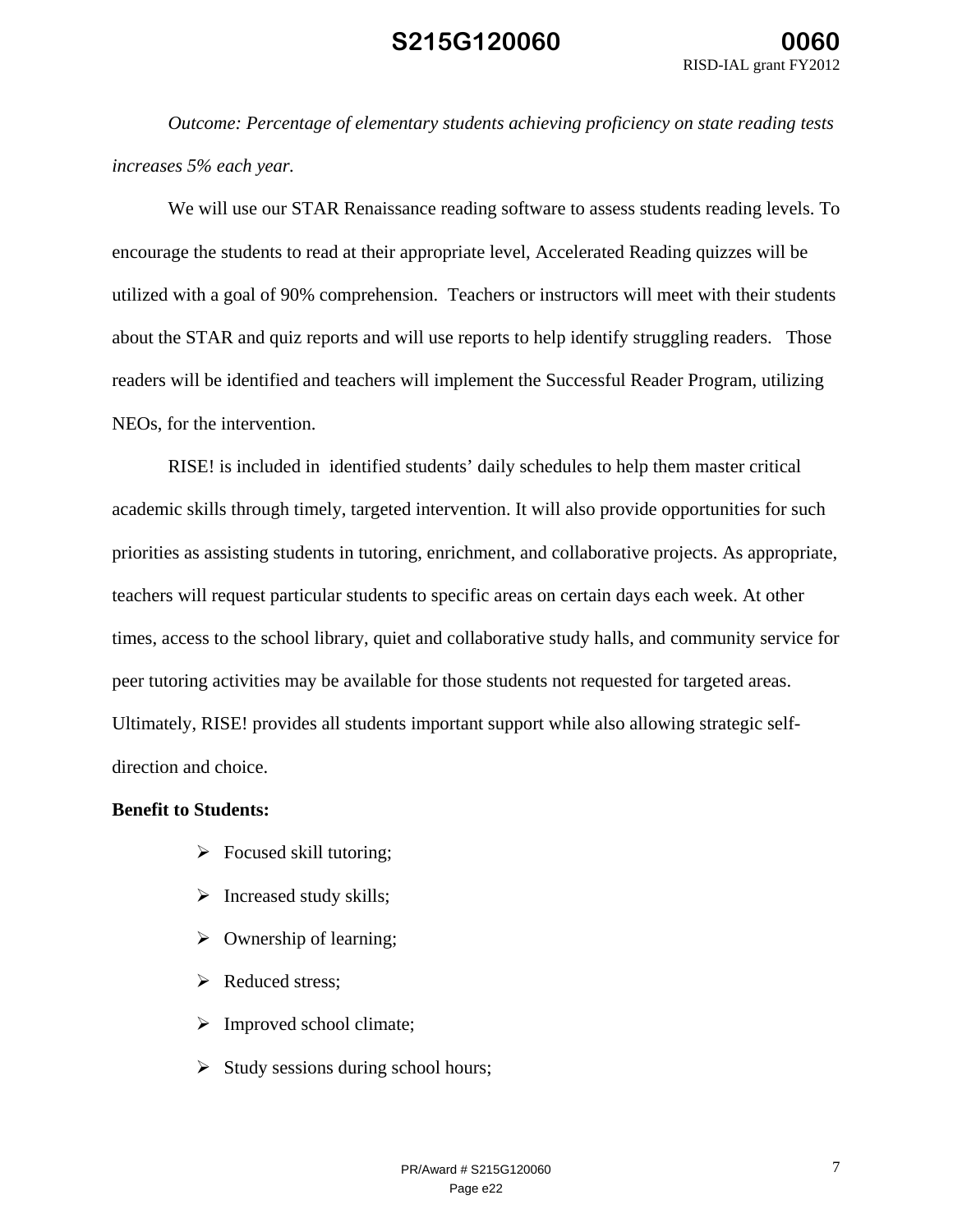$\triangleright$  Added success in all aspects of school life.

### **Benefits to Teachers**:

- $\triangleright$  Focus on students who need skill based teaching without using class time;
- $\triangleright$  Increased study skills for students to use in class;
- $\triangleright$  Easier tracking of students who are falling behind;
- $\triangleright$  Teacher Plan period can be used for planning instead of tutoring or makeup work;
- $\triangleright$  Community Involvement/Partnerships:
- $\triangleright$  Parent and community volunteers can be utilized as tutors and supervisors.

As mentioned above Project RISE! will incorporate NEO 2s which are designed specifically to work within an intervention framework. These mobile writing keyboards provide personalized and targeted practice and progress that the teacher can monitor and tailor to each individual student. In addition, NEO 2s can be used to practice math facts, get immediate feedback on writing samples, take quizzes, submit assignments, and gather assessment data, to name a few features. RISD plans to purchase 180 NEO 2 keyboards to be used in grades 4 through 8.

RISE! will also use Accelerated Readers (AR) from Renaissance Learning which allows for personalized reading practice. The AR also provides reading and vocabulary practice, literacy skills practice and textbook quizzes. Accelerated Reader and STAR Champions provide additional training and follow-up support as needed for our teachers to help them use key reports to guide decisions about instruction and intervention.

Research indicates that a quality collection of books and other materials in a school media center selected to support the curriculum is of paramount importance to academic success. A collaboration between administrators, teachers, and media specialists is also necessary to link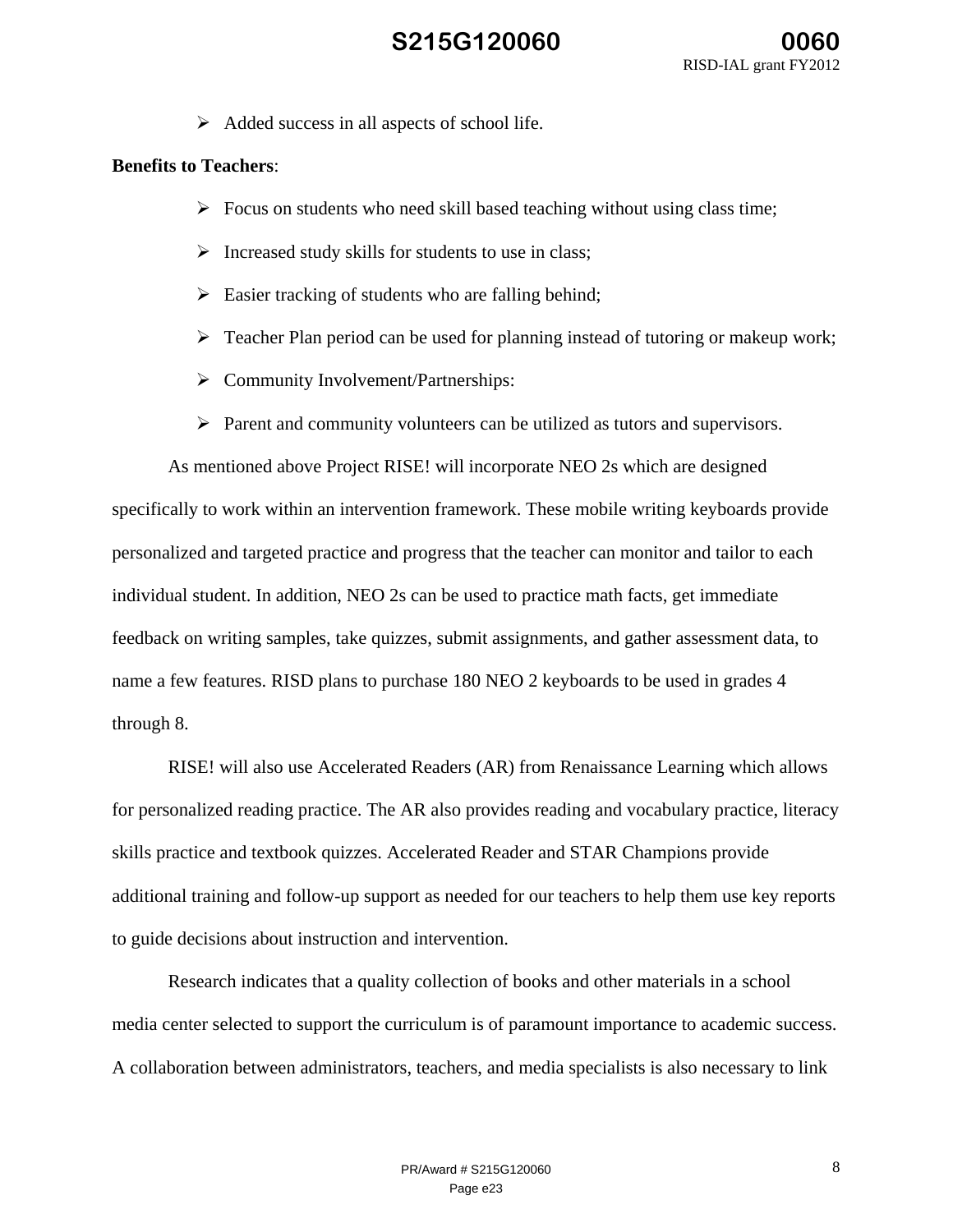the libraries with academic achievement.<sup>3</sup>

The areas of emphasis will be print and non-print materials, including: reading literacy and phonics, fiction, big books, audio books, and themed manipulative learning materials at the elementary school, high interest, low level books, non-fiction, African-American cultural history, and reluctant reading techniques such as fluency skills, read-aloud skills, predictive questions, and audio books. We will purchase 3 Successful Reader upper elementary classroom packages each of which includes 400 trade books, 20 student guides, 1 teacher guide, and 1 professional development package.

In addition, core area resources to enhance collaborative curriculum projects and inquiry, adaptive materials to serve special needs students, easy fiction and non fiction to develop fluency for struggling and reluctant readers, including the limited English proficient population, and professional materials to provide for teacher instruction will be provided at all district schools.

With Project RISE! teachers can also build into the program the following:

A: Priority Skills Day. Teacher assembles students who share a common, targeted need for direct instruction/improvement of important skill(s).

- $\triangleright$  Monday Mathematics;
- $\triangleright$  Tuesday Science;

 $\overline{\phantom{a}}$ 

- Wednesday -- Social Studies;
- $\triangleright$  Thursday -- English Language Arts;
- $\triangleright$  Friday -- Special Education & Foreign Language Skill(s) development may often take more than one session.
- B: Content Support Day. Teacher assembles a larger group of students who can access

<sup>3</sup> Lance, Keith et al. (2000). *How school librarians help kids achieve standards: the second Colorado study.* Denver: Hi Willow Research and Publishing (http://www.lrs.org/documents/lmcstudies/CO/execsumm.pdf).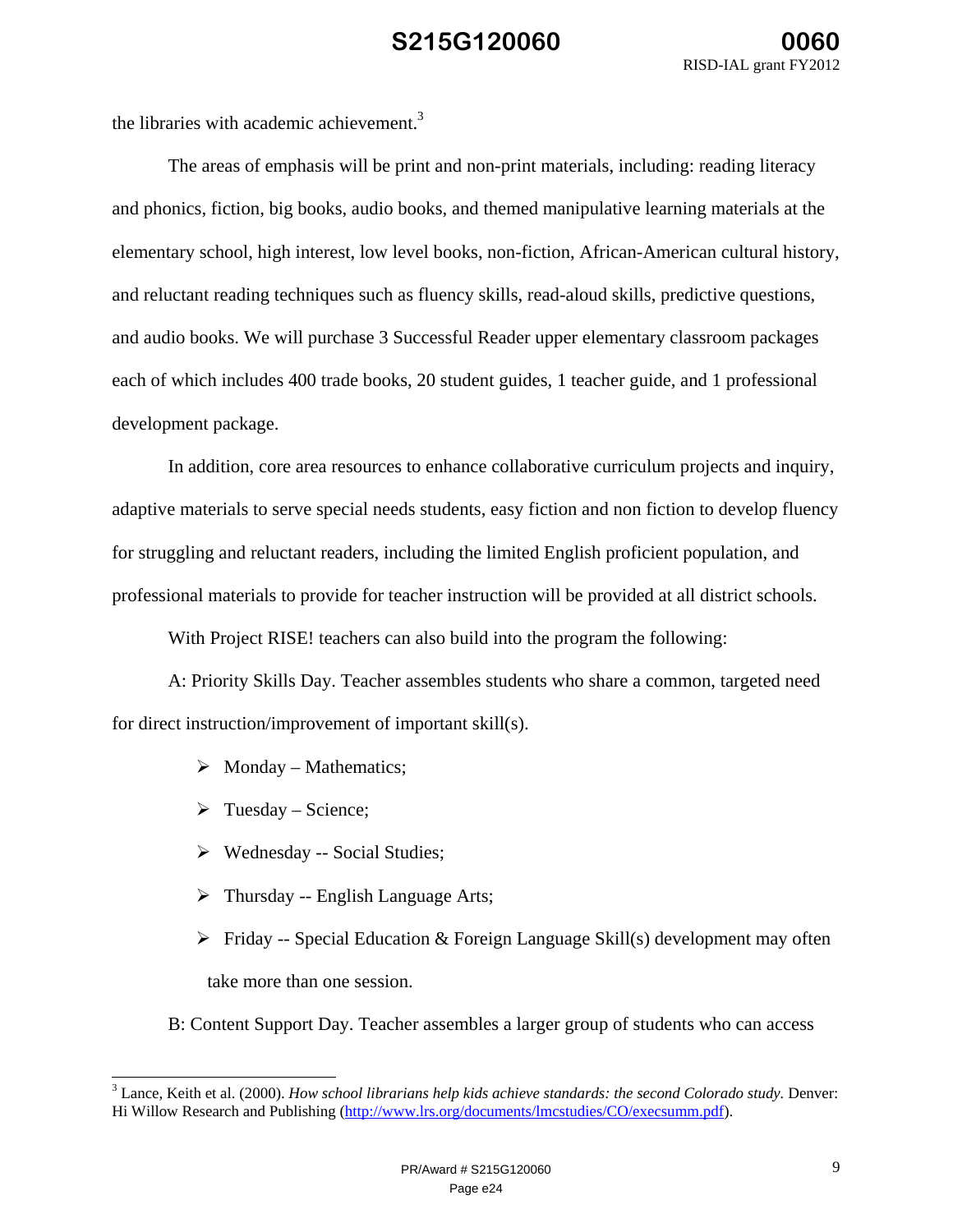content area support from the teacher. The support may look like re-teaching a lesson from the previous week's regular period(s) that was particularly difficult or had mixed results, small group work to hone skills, peer or community tutoring/flooding, homework assistance as needed, access to content-oriented software/web-based programs, keeping an advocacy eye on a promising or under-motivated student(s), and -- of course -- more direct instruction of specific skill(s) to individual students.

C: Test Prep Day. Teacher assembles group for additional, intensive test prep or teaching. This session may include practice tests, flashcards, jeopardy game reviews, small study groups, extended lessons, etc. Depending on the size, other students may be requested, but would be expected to work quietly with limited disruption of the main group's activities.

Project RISE! will also utilize a community involvement piece, to take place at the library, where volunteers can act as tutors and after-school chess/logic/puzzle club supervisors. **How the proposed project will be coordinated with similar or related efforts, and with other appropriate community, State, and Federal resources.** 

This project will be coordinated with community resources including the nursing home, day cares, Boys and Girls Clubs, and the local library for an integrated partnership; ensuring success. RISD will coordinate other state and local funds, such as Title I funding, with the RISE! Project in an effort to guarantee completion of project objectives and enhance the overall benefit to the students of RISD.

# **How the proposed project is part of a comprehensive effort to improve teaching and learning and how it supports rigorous academic standards for students**

The teachers and administrators of RISD are deeply committed to improving our school and the outcomes and potential of our entire student body. To that end, considerable planning,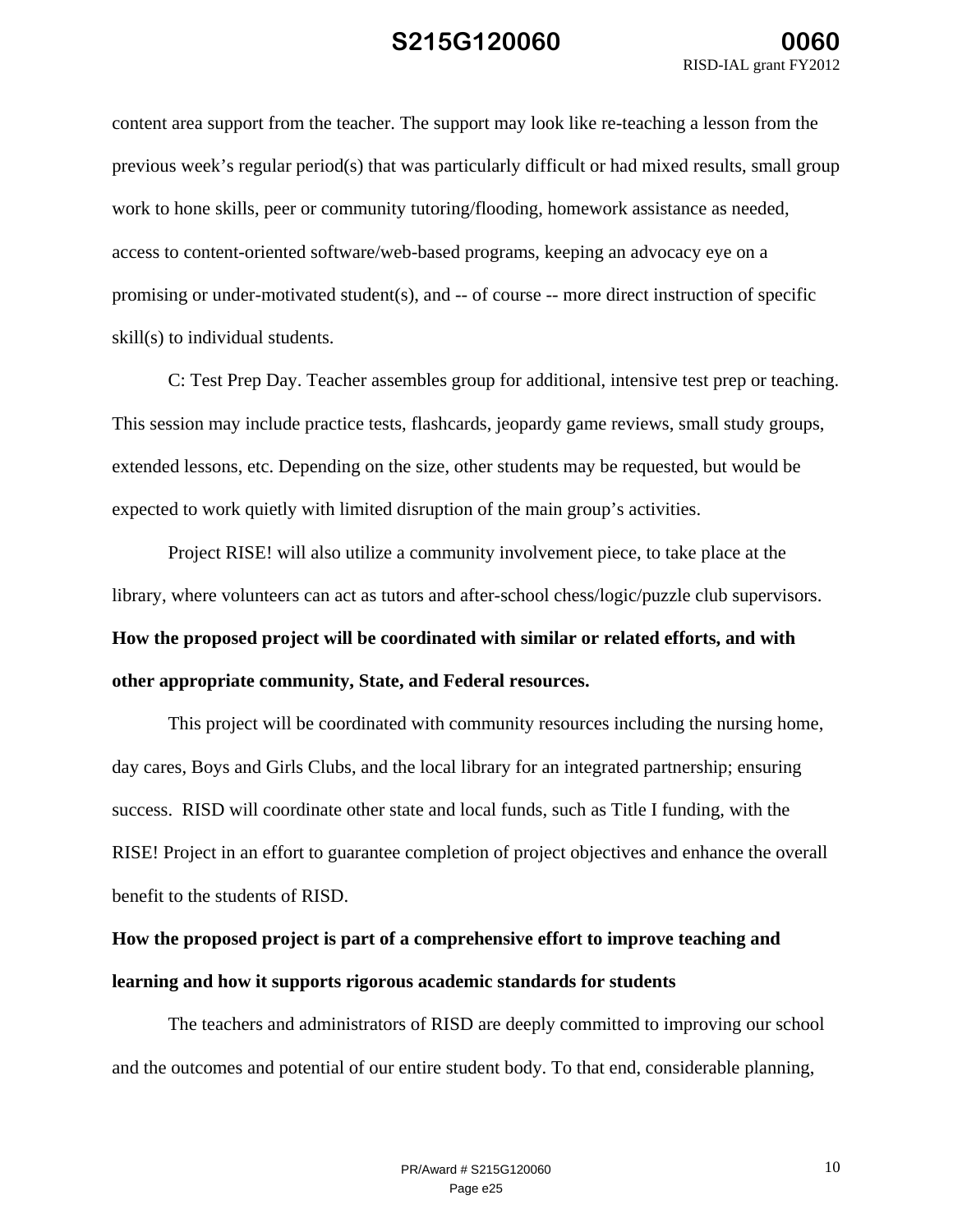time and effort has gone into mapping out the implementation of Project RISE!. We believe that with the broad-based coordination of our partners we will be able to accomplish the goals of this initiative. Additionally, collaboration activities among library staff and teachers will include monthly meetings to ensure that Project RISE! is meeting the instructional needs of classroom teachers from both a media and literacy perspective. Through these collaboration activities, teachers and library staff will work together to administer the interventions, undertake professional development, teach students, and integrate best practices to raise our standards of achievement.

### **Performance feedback and continuous improvement**

RISD will work closely with Renaissance Learning to carefully monitor implementation of program activities and staff trainings essential to the project goals. The project manager, project coordinator, campus principals, and lead teachers will collaboratively evaluate student performance by carefully monitoring project data and making instructional adjustments as necessary. Teacher feedback and reflections on project programs as well as training and coaching sessions will be carefully reviewed and data collected will help administration make informed decisions about staff development needs.

### **(C) Quality of the project services.**

**Strategies for ensuring equal access and treatment for eligible project participants who are members of groups that have traditionally been underrepresented based on race, color, national origin, gender, age, or disability**

 All students in grades Pre-K-8 will have access to the programs and benefits of the RISE! Project. Each Pre-K through  $8<sup>th</sup>$  grade student and his/her family will be invited to participate in appropriate enrichment and extended hours activities hosted through our libraries. Flyers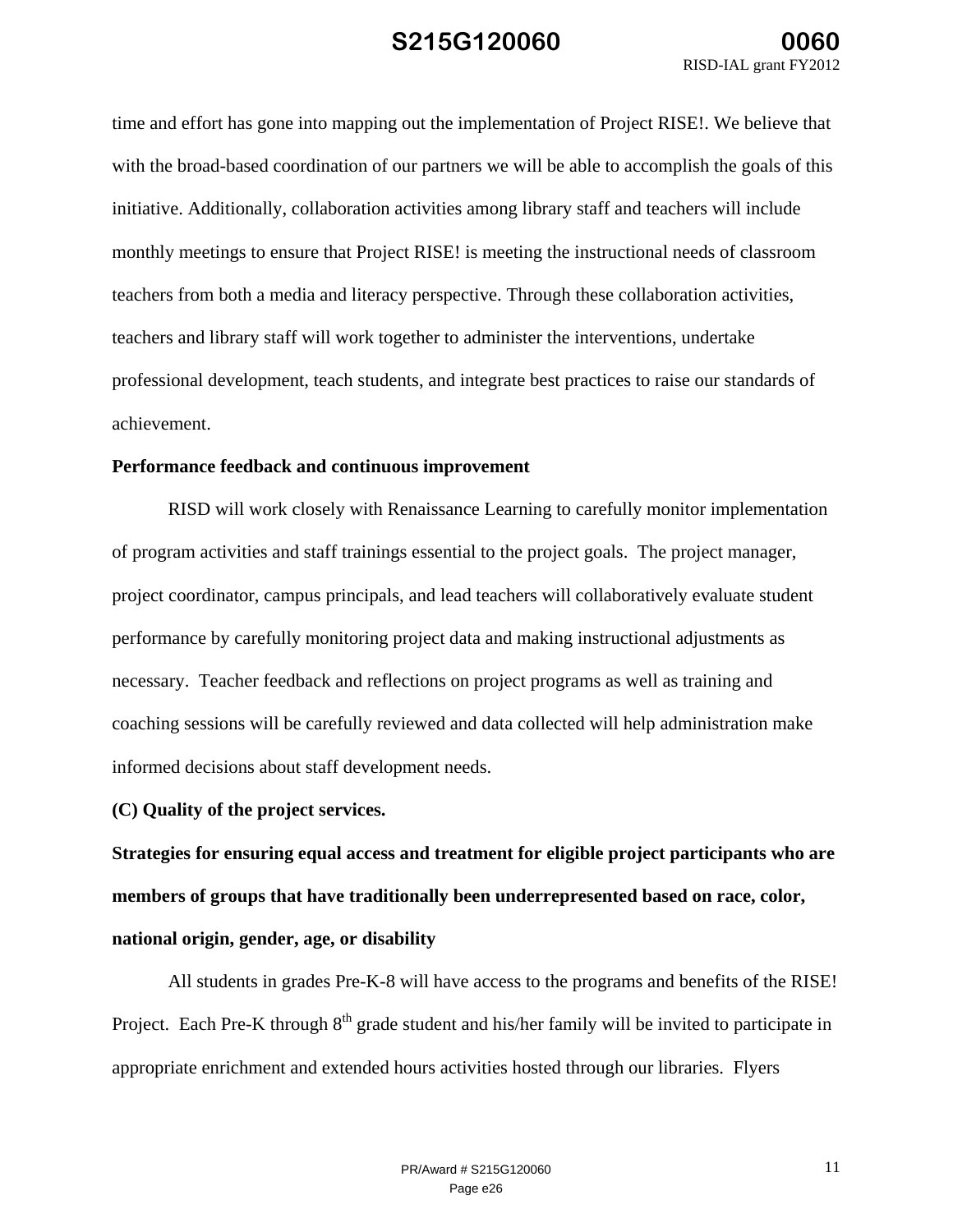announcing upcoming events will be sent home with each child and the RISD automated call system will call each home with a personal invitation. Students identified for intervention will be identified through assessment and progress monitoring and will be placed in flexible groups that will change to meet student needs. Student rosters and sign in sheets will demonstrate that all programs and activities are offered to all students without prejudice.

# **Services to be provided by the proposed project appropriate to the needs of the intended recipients or beneficiaries of those services.**

In the 2010-11 school year, Refugio Elementary School failed to make adequate yearly progress according to federal requirements. AYP staging in not yet available for the 2011-12 school year; however, Refugio Elementary missed AYP based on the previous assessment system (TAKS) and faced, for the first time, a much more rigorous, complex assessment in the 2011-12 school year with the new STAAR assessment system. Preliminary numbers indicate that our elementary student performance in reading may possibly fall short of federal requirements for a second year. Retention rates at the elementary school for the 2010-11 school year were at 3.6% for kindergarten, 4.3% for first Grade, and 7.5% for second Grade. These are above average levels of student failure, most of which stem from difficulty in reading. Second grade is significantly notable as the state average for retention in  $2<sup>nd</sup>$  grade was 2.8%. Through RISE!, RISD will be able to offer research-based early literacy skills to prepare students to read before problems arise . Students experiencing difficulty will have timely, targeted intervention tailored to meet their needs and designed to accelerate their learning and get them "back on track."

**Training or professional development services are of sufficient quality, intensity, and duration.**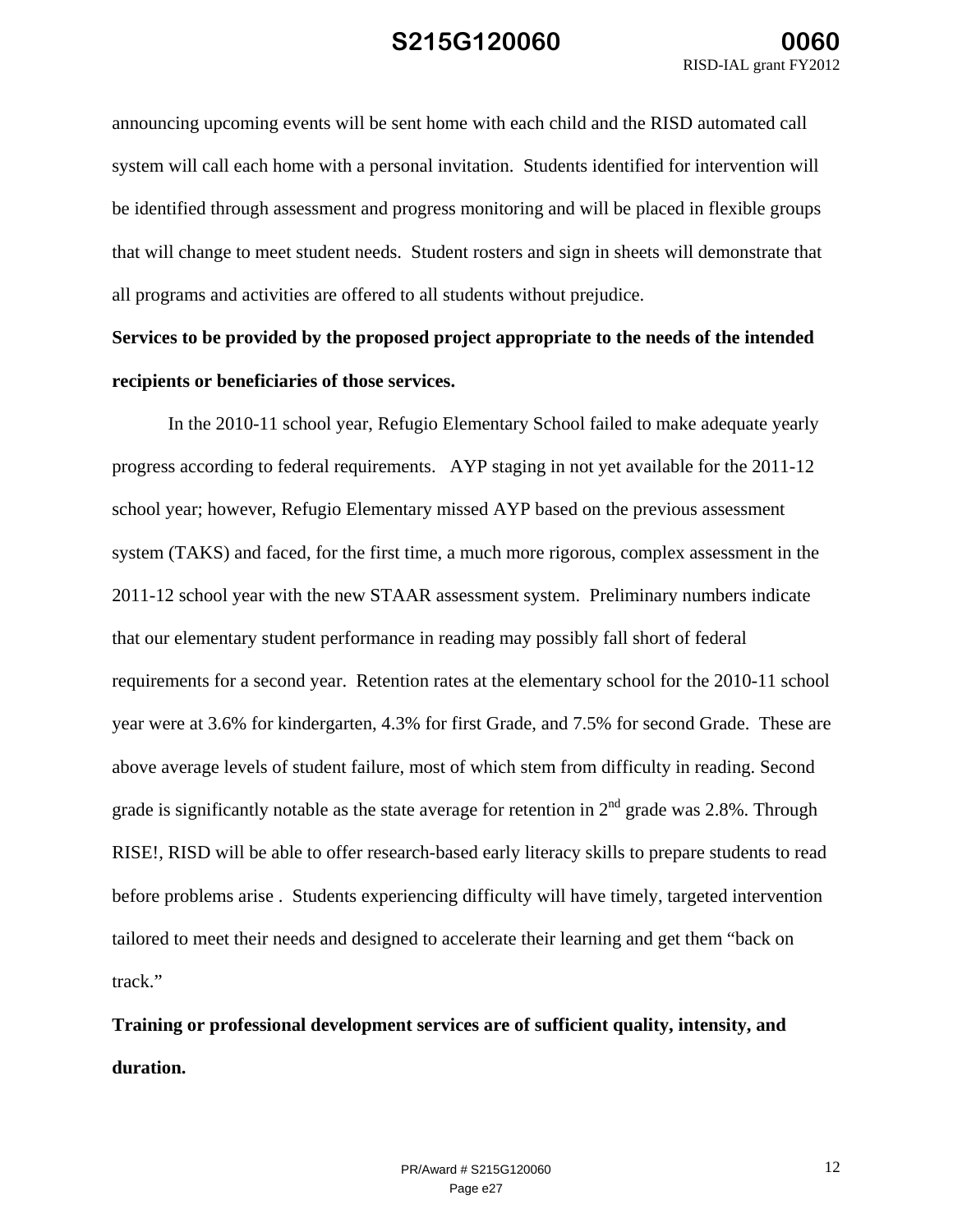*Providing Professional Development*. Teacher-librarian collaboration is at the heart of Project RISE!. The district will train all teachers and library staff in activities and strategies aimed at increasing literacy skills across the curriculum. Beginning in January 2013, Renaissance Learning will conduct two "Champions Academy" trainings which will train teachers on AR, SR, and the NEO2s. There will also be two seminars held this month on conducting STAR Assessments. In February 2013, another "Champions" session will be held along with training which will focus on collaboration and coaching between teachers and media specialists, current literacy initiatives and scientifically based reading research, resource alignment with curriculum, curriculum components, and curriculum delivery best practices. K-4th grade teachers will attend the Renaissance Early Literacy workshop that focuses on screening a student's command of phonemic awareness, phonics, and other key early literacy skills. In March, four technical seminars on the NEO2s will be held as well as AR seminars at the elementary and middle/high schools. Targeted consulting will be held one day per school for two weeks in February/March and September/October. Leadership review and planning sessions will be held in the second year of the grant, as well as continued consulting sessions and brush-up seminars on all applications as needed.

Additionally, the library specialist will attend the Advanced Reading Renaissance workshop to learn how to manage and assess student reading practice as well as a Reading Renaissance Librarian workshop to learn how to diagnose and solve student reading problems more effectively, identify the reader's zone of proximal development, help readers set challenging goals, and create effective lessons that enhance learning and make time for reading practice. The workshops will promote development of the library as an instructional support aligned with state standards and library media specialist-teacher collaboration.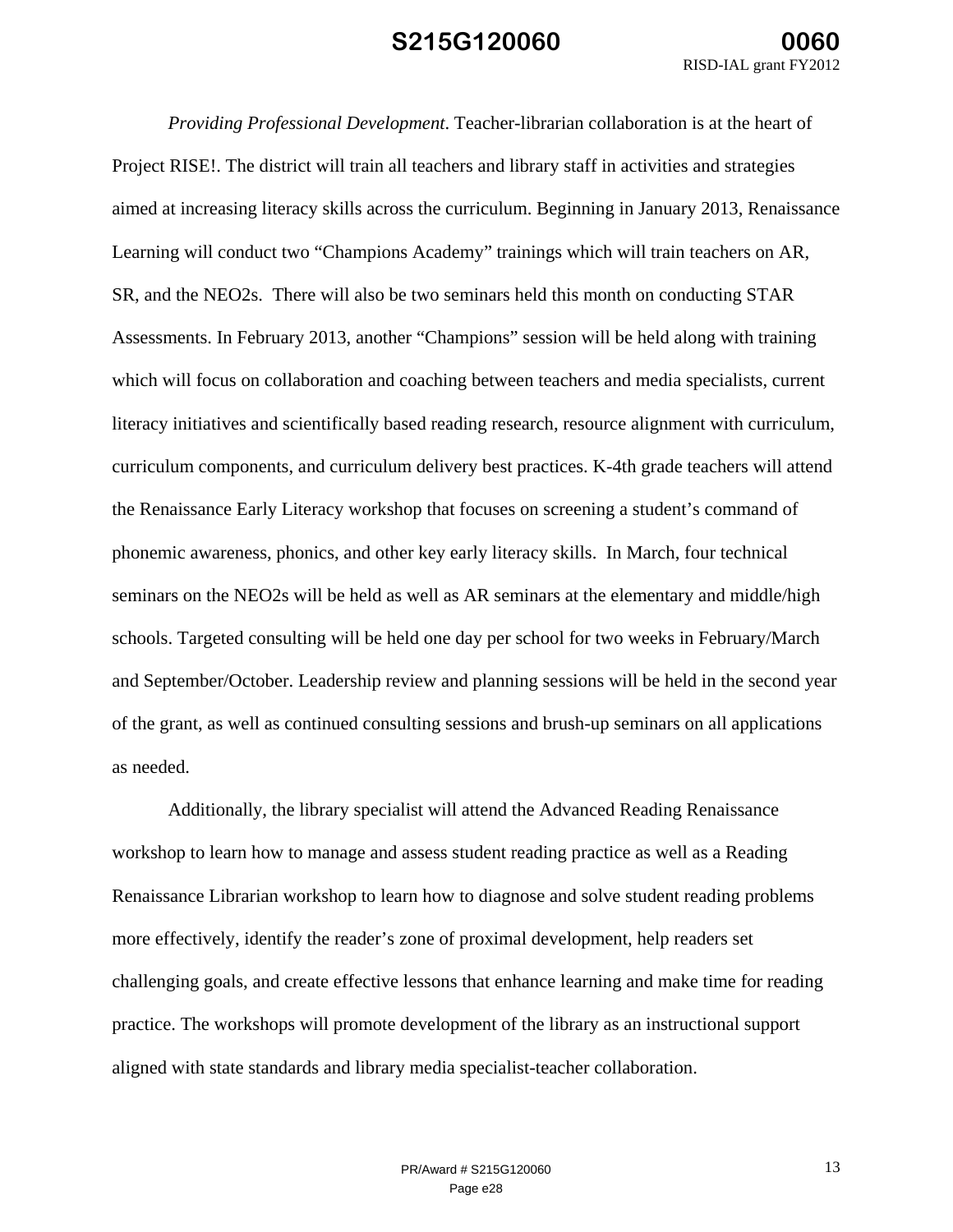#### **(D) Adequacy of resources**

RISD's goal is that all children will learn and be successful and to that aim, all existing resources, including federal, state, and local funding as appropriate, will be leveraged to support the improvement of reading. In addition, we will bring together resources of the community, the local library as well as aggressively seeking other external funding to support our efforts.

Based on the success of our proposed initiative, the superintendent and other administrators will work with the project staff to ensure continuation of project activities with existing resources. We will accomplish this goal by: (1) providing updated literacy materials and advanced technology to enhance student learning environments, (2) collaborating with teachers, (3) library staff and school taskforces to expand the use of technology, facilitate resource sharing networks, (4) expanded learning opportunities and coordinating with community resources. These methods are described above in the previous section.

### **Costs are reasonable in relation to the objectives, design, and potential significance**

The budget was developed based on research into the costs of professional development, technology and learning materials connected with the grant, staffing needed to ensure increased library hours, and supplies needed for successful enrichment and intervention. All expenses in the budget are directly connected with the project objectives. RISD expects to spend approximately per student per year with funds from this initiative.

**Costs are reasonable in relation to the number of persons to be served and to the anticipated results and benefits**

 RISD believes the costs are reasonable in terms of capacity: for NEO2 usage there will be a 1:2 student ratio based upon a 250-student capacity. We will purchase Successful Reader intervention software and materials for up to 60 students and we will offer Professional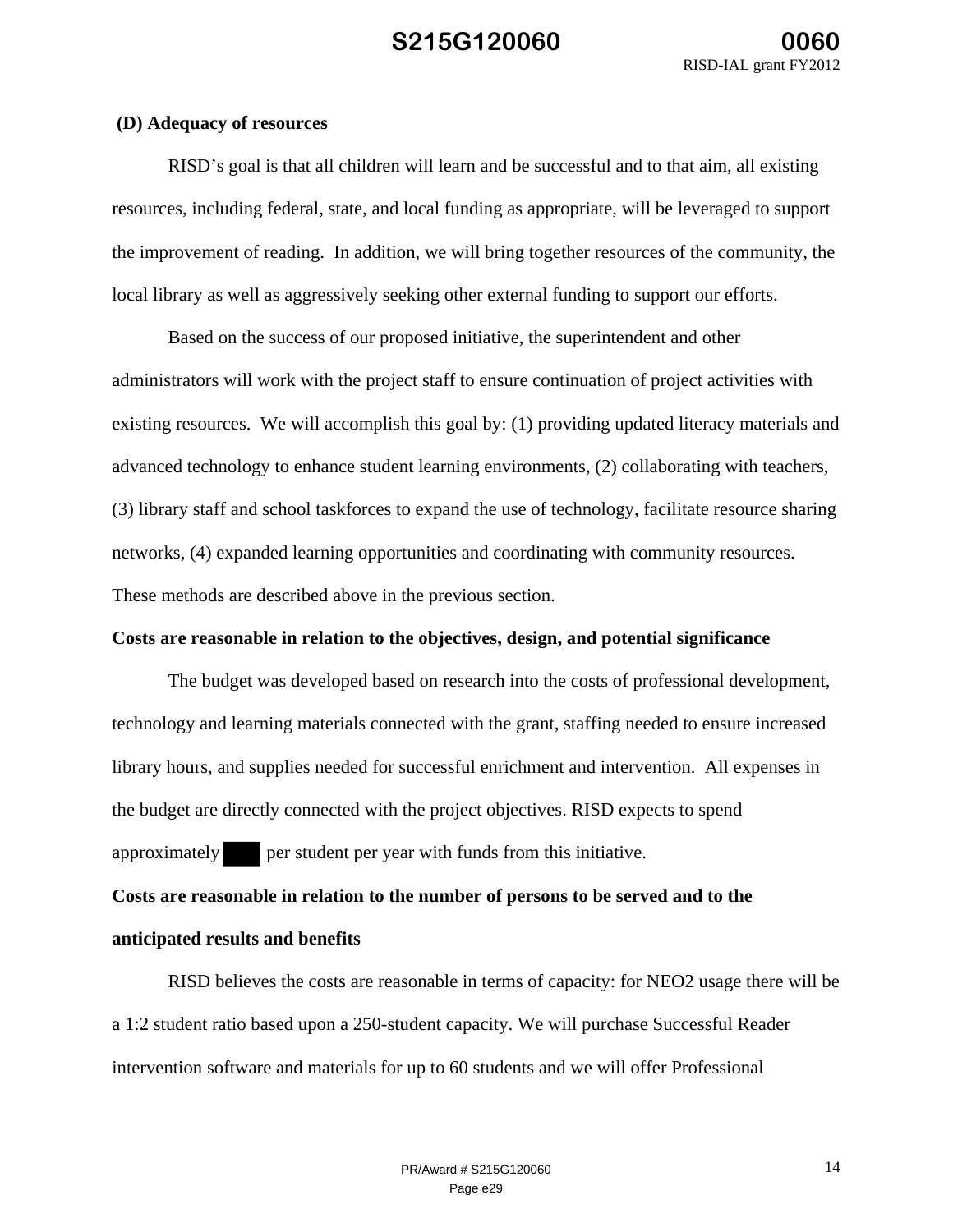development (training) for Accelerated Reader Enterprise, STAR Reading and Successful Reader.

All funding used will be directly targeted at the main objective of the program: to increase student achievement through increasing literacy. The use of funds for this project has been segregated into four main categories: (1) professional training, (2) staff support (3) reading resources (4) technology support materials.

 **(E) Quality of the management plan.** 

**Management plan is adequate to achieve the objectives of the proposed project on time and within budget, including clearly defined responsibilities, timelines, and milestones for accomplishing project tasks.** 

Lisa Herring, the district director of education will serve as the project director. Under the guidance of Superintendent Jack Gaskins she has closely been involved in the preparation of this proposal. She will oversee the day-to-day operations of Project RISE! and coordinate professional development. She will also integrate the new equipment and materials into the libraries. Mrs. Herring is a certified teacher and a Master Reading Teacher with a master's degree in education and principal certification. In education for 19 years, she has worked at elementary, middle school, and high school levels and has been responsible for grant management for five years. She is a member of the junior high and elementary Site Based Decision Making Committees and the District Planning Team. This will provide the necessary bridge from one campus to the next and will play an integral part in the monitoring of the success of the grant.

Anna Garcia, the district's only certified library media specialist, will serve as the program coordinator. She has a master's degree in library science (K-12) and has assisted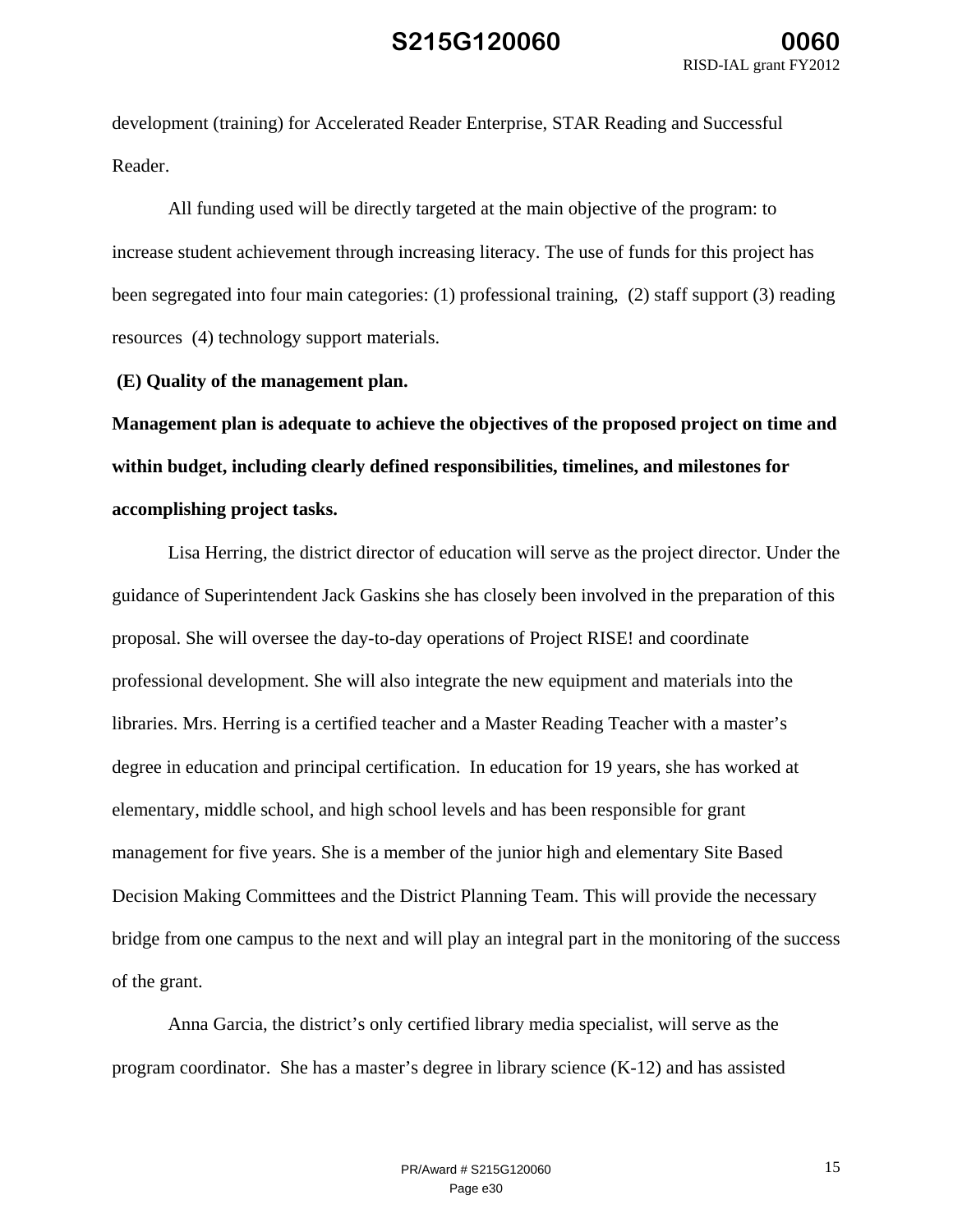district schools with testing data analysis and targeting interventions skills to raise test scores as well as professional development efforts for the teachers and administrators. She has developed collaborations between teachers, students, parents, and community. She has also worked with district level Accelerated Reading teams and will focus on connecting the libraries and classrooms to enhance literacy programs through professional development.

To ensure this program's stability, Renaissance Learning-trained "Champions" will meet with teachers during the teaching planning periods, conducted on site, to continually develop and improve upon a solid, quality-based management structure. Champions may be classroom teachers or instructional specialists who are enthusiastic and experienced in how to use and gain the most from the products. The management approach will allow for input, collaboration, and shared responsibilities between representatives of all of the institutions involved. This will allow collaboration time to plan program activities and promotional events; develop and deliver information regarding funding sustainability efforts; disseminate program results and progress to community leaders and stakeholders to justify future and expanded support; and access summative and formative evaluation reports and processes to identify programming strengths and reduce programming weaknesses. The project director will report to the superintendent of the school and will be responsible for sharing financial reports, evaluation results, and other important data to the champion and teachers so that input and direction may be provided. This process will also ensure accountability of expenditures and progress. All required financial and programmatic reports will be submitted in a timely manner under the direction of Mrs. Garcia.

### **Table 2. Timeline**

### **YEAR 1**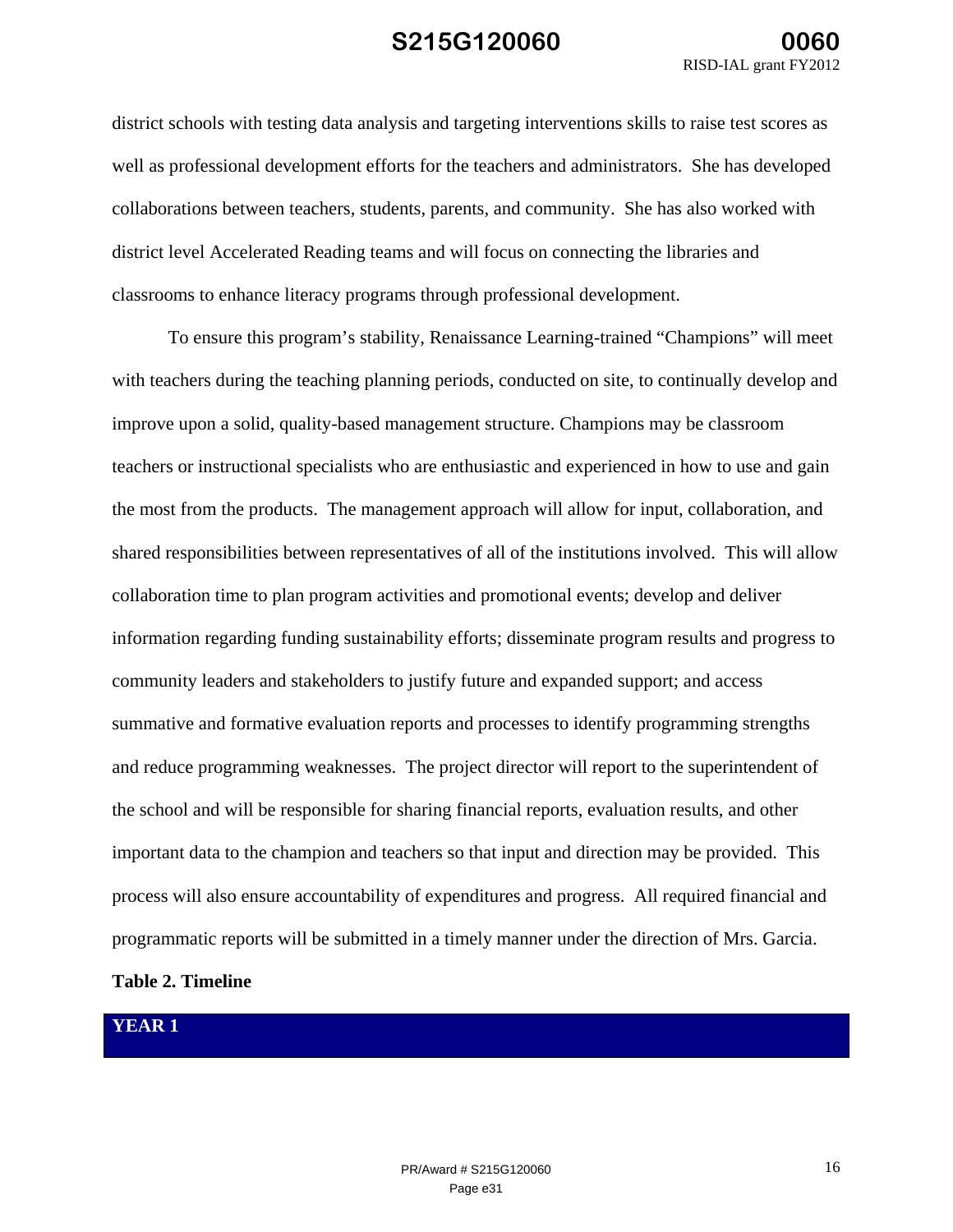| <b>Activity</b>    | 1.1 Purchase NEO2s, Successful Reader (1/13)                                |  |  |
|--------------------|-----------------------------------------------------------------------------|--|--|
|                    |                                                                             |  |  |
|                    | 1.2 Reading Professional Development Days (2/13)                            |  |  |
|                    | 1.3 Annual Ren. Learning Reading Coaching (2/13 & 2/14)                     |  |  |
|                    | 1.4 Data collection $(3/13-6/13)$                                           |  |  |
|                    | 1.5 Data analysis and reporting $(6/13)$                                    |  |  |
|                    |                                                                             |  |  |
| <b>Responsible</b> | Project Director, Project Coordinator, Teachers, Library Media Specialists, |  |  |
|                    |                                                                             |  |  |
|                    | Evaluator                                                                   |  |  |
| <b>Milestones</b>  | Weekly revisions to completion, Monthly online surveys, Monthly system-     |  |  |
|                    | generated reports, Monthly reports                                          |  |  |
|                    |                                                                             |  |  |
| <b>YEAR 2</b>      |                                                                             |  |  |
| <b>Activity</b>    | 2.1 Program Management Services (1/14)                                      |  |  |
|                    | 2.2 Onsite Professional Development Days (1/14 & 3/14)                      |  |  |
|                    | 2.3 Annual Ren. Learning Reading Coaching (2/14)                            |  |  |
|                    | 2.4 Data collection $(1/14-12/14)$                                          |  |  |
|                    | 2.5 Data analysis and reporting $(12/14)$                                   |  |  |
| <b>Responsible</b> | Project Director, Project Coordinator, Teachers, Library Media Specialists, |  |  |
|                    |                                                                             |  |  |
|                    | Evaluator                                                                   |  |  |
| <b>Milestones</b>  | Monthly online surveys                                                      |  |  |
|                    |                                                                             |  |  |

Finally, the district will consider applications for employment, if necessary, from individuals from groups that have traditionally been underrepresented based on race, color, national origin, gender, age, or disability.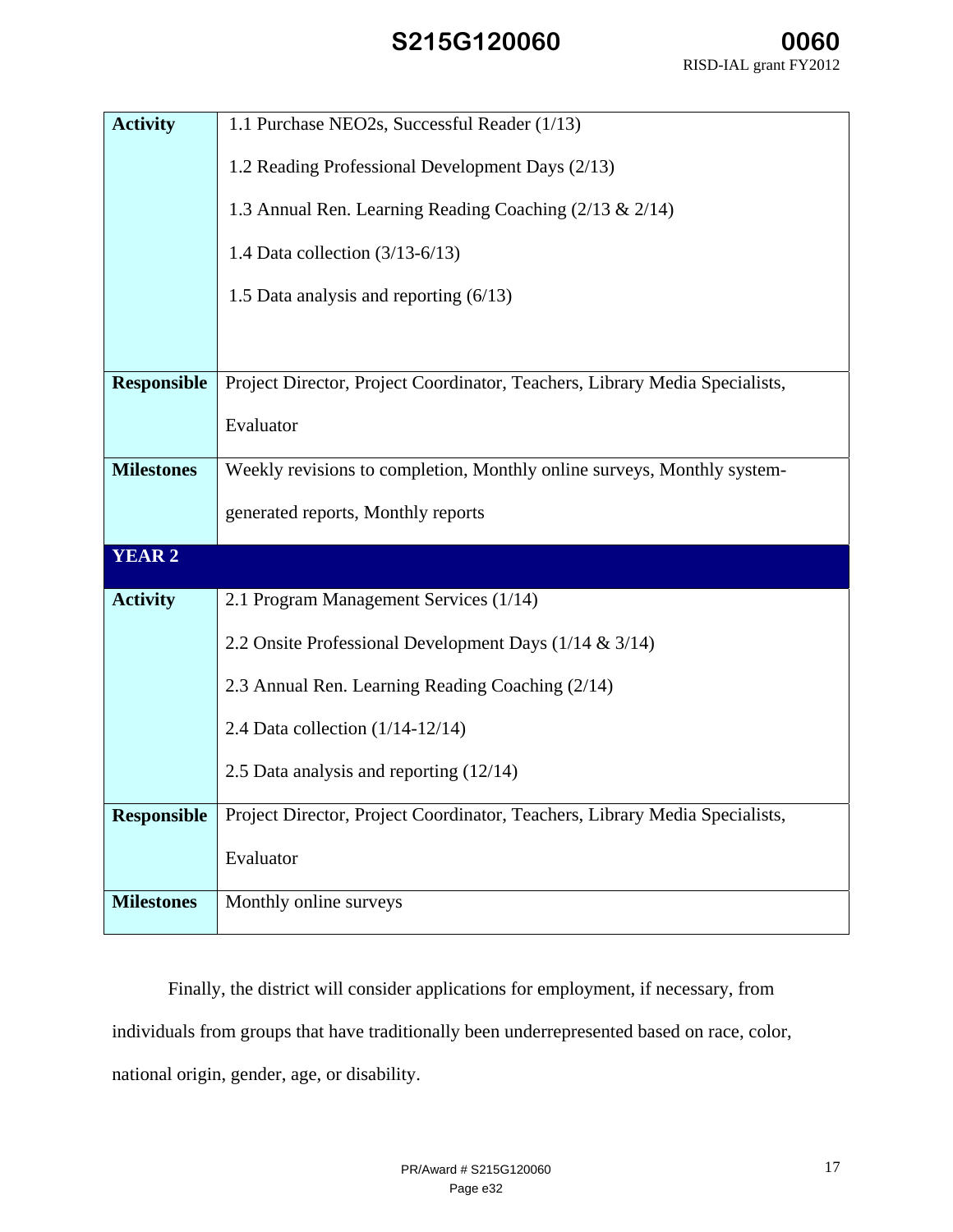# **Time commitments of the project director and principal investigator and other key project personnel**

Both the Project Director and Project Coordinator will provide adequate time commitments weekly to ensure the success of the proposed project. The Project Coordinator, Anna Garcia, will spend a minimum of 15 hours each week planning activities, conducting literacy events, collaborating with teachers, administrators and other project personnel. The Project Manager, Lisa Herring, will spend approximately 3-5 hours each week overseeing the project, ensuring program implementation and looking for evidence of training implementation, monitoring project spending, disaggregating data, and maintaining compliance and reporting requirements. This time will be dedicated to the progress of program goals and will provide ample time to initiate and facilitate activities that will target and ultimately help us meet project objectives.

#### **Adequacy of mechanisms for ensuring high-quality products and services**

Renaissance Learning, Inc. products are utilized in over 67,000 schools in the United States. The Texas 2010-2011 Commissioner's List of Reading Instruments includes STAR Early Literacy, a RL product, as one of the 11 assessment options which may be used for Texas public and charter schools. RISD has an already established successful relationship with Renaissance Learning, Inc.

### **(F) Quality of the project evaluation.**

### **Methodology and performance measures.**

The evaluation of Project RISE! will be conducted under the direction of Susanne Ashby, from Maberry Consulting. The evaluation plan, which employs a formative and summative design, is based on continuing assessment of the project's effectiveness in meeting the objectives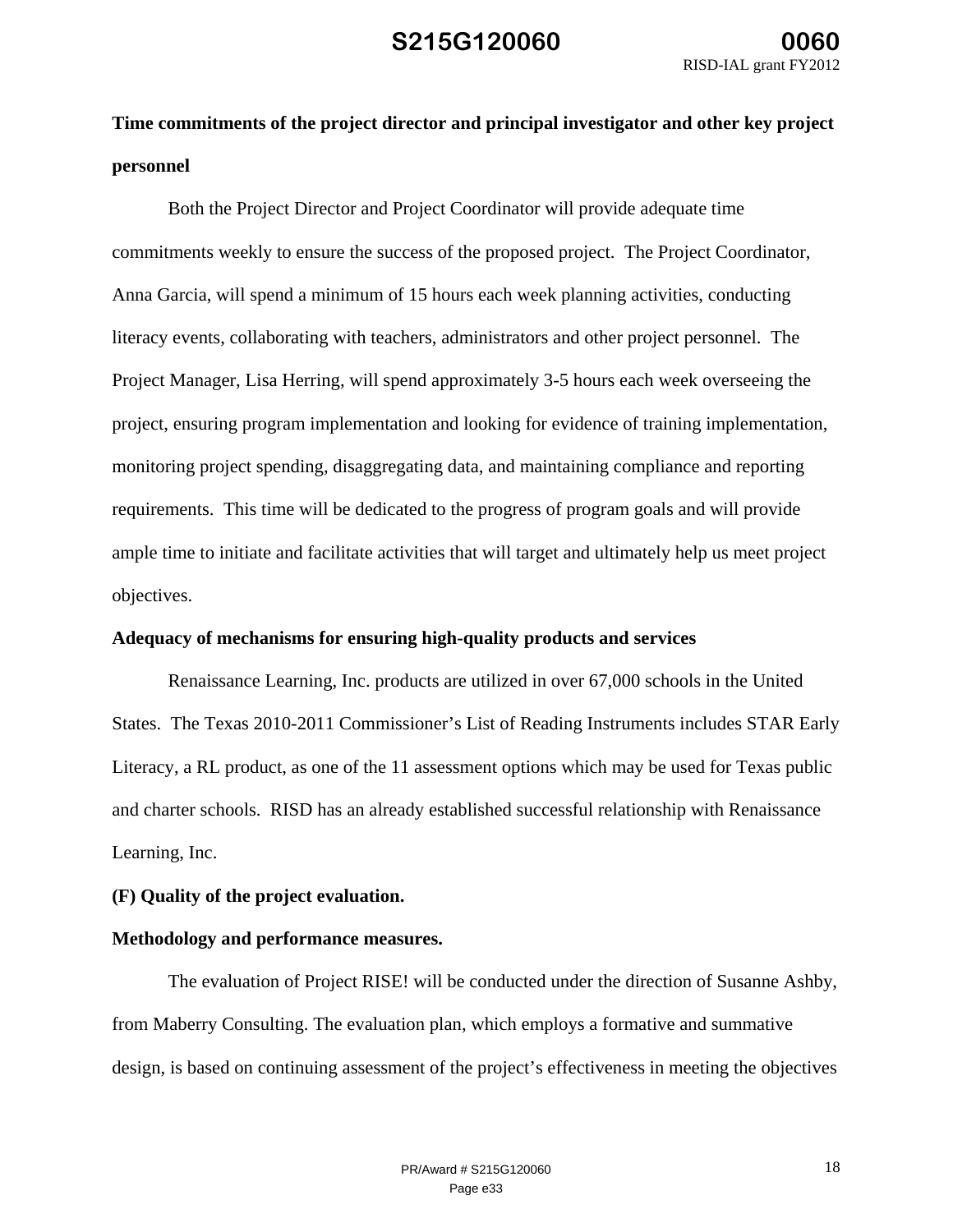of the program design. The formative component documents the implementation of the stated strategies and activities, measures interim progress and provides periodic feedback to use for potential program adjustments. As part of the formative evaluation, the timely and appropriate implementation of the project strategies and activities will be documented using: (a) invoices and inventory logs to track the number and type of new books ordered, (b) database usage reports to document database access, surveys administered at the end of each training session to assess the immediate impact of the training, (c) librarians' logs to document types of classroom use of the library (e.g. teacher/librarian collaborative activities, research projects, database use), and (d) monthly circulation data to track number and types of books used. All data will be analyzed using statistics ANOVAs and/or multiple regression to determine impact on students and teachers. Performance reports, a formative summary, and a final evaluation report will be made available to stakeholders and included in the final report for this project.

*Measurable goals, objectives, and outcomes.* In consideration of the needs outlined, Project RISE! will vastly improve teacher collaboration, libraries and media centers within the two schools. In order to address these needs, RISD has engaged assistance from a wide variety of community agencies and organizations along with personnel from each school in establishing a set of measurable and attainable goals and objectives. The overarching goal of Project RISE! is to improve early literacy and academic achievement for the PreK-8 portion of the student body. Project RISE! will strive to meet the goals, objectives, and outcomes in the table below:

| Goals                     | <b>Objectives</b>                | <b>Outcomes</b>              |
|---------------------------|----------------------------------|------------------------------|
| Goal 1: To better utilize | Objective 1.1: Provide           | Outcome: Early literacy in   |
| existing programs.        | professional development to      | grades $K-3$ will improve by |
|                           | better utilize current programs. | 50% and STAAR test scores    |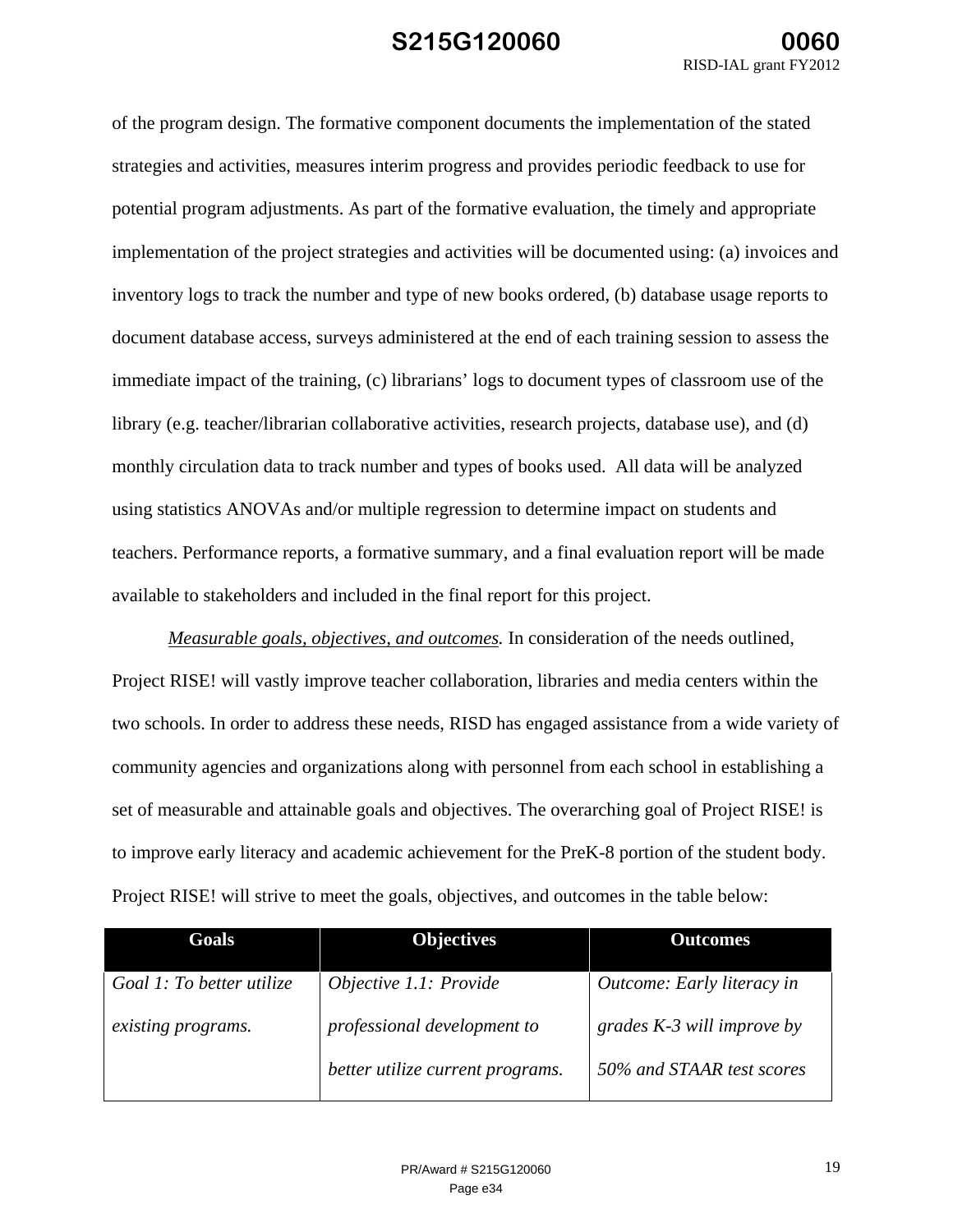| <b>Goals</b>               | <b>Objectives</b>                | <b>Outcomes</b>               |
|----------------------------|----------------------------------|-------------------------------|
|                            |                                  | in grades 4-8 will improve by |
|                            |                                  | 25%.                          |
| Goal 2: Provide            | Objective 2.1: Provide access to | Outcome: Library usage and    |
| enrichment and             | libraries during non-school      | participation of students and |
| intervention for grades K- | hours, as well as other after    | parents in after-school       |
| 8.                         | school and evening               | programming will increase by  |
|                            | student/parent programs and      | 25%.                          |
|                            | special projects.                |                               |
| Goal 3: Increase success   | Objective 3.1: Focus on early    | Outcome: A gain in our        |
| by targeting earlier age   | literacy by partnering with      | elementary State testing      |
| groups.                    | daycare centers and Head Start   | results of 5% each year.      |
|                            | to provide early literacy        |                               |
|                            | materials such as laptops or     |                               |
|                            | tablets and subscription to      |                               |
|                            | Reading Eggs.                    |                               |

Summative quantitative data will be collected to determine the program's impact in four specific performance measures. All formative data will be summarized and reviewed by the *Literacy Team* quarterly to identify the need for potential program adjustments. The impact of the project activities will be measured at the end of the project period in several ways, as described in the following chart:

### **GPRA Measures Evaluation Methods**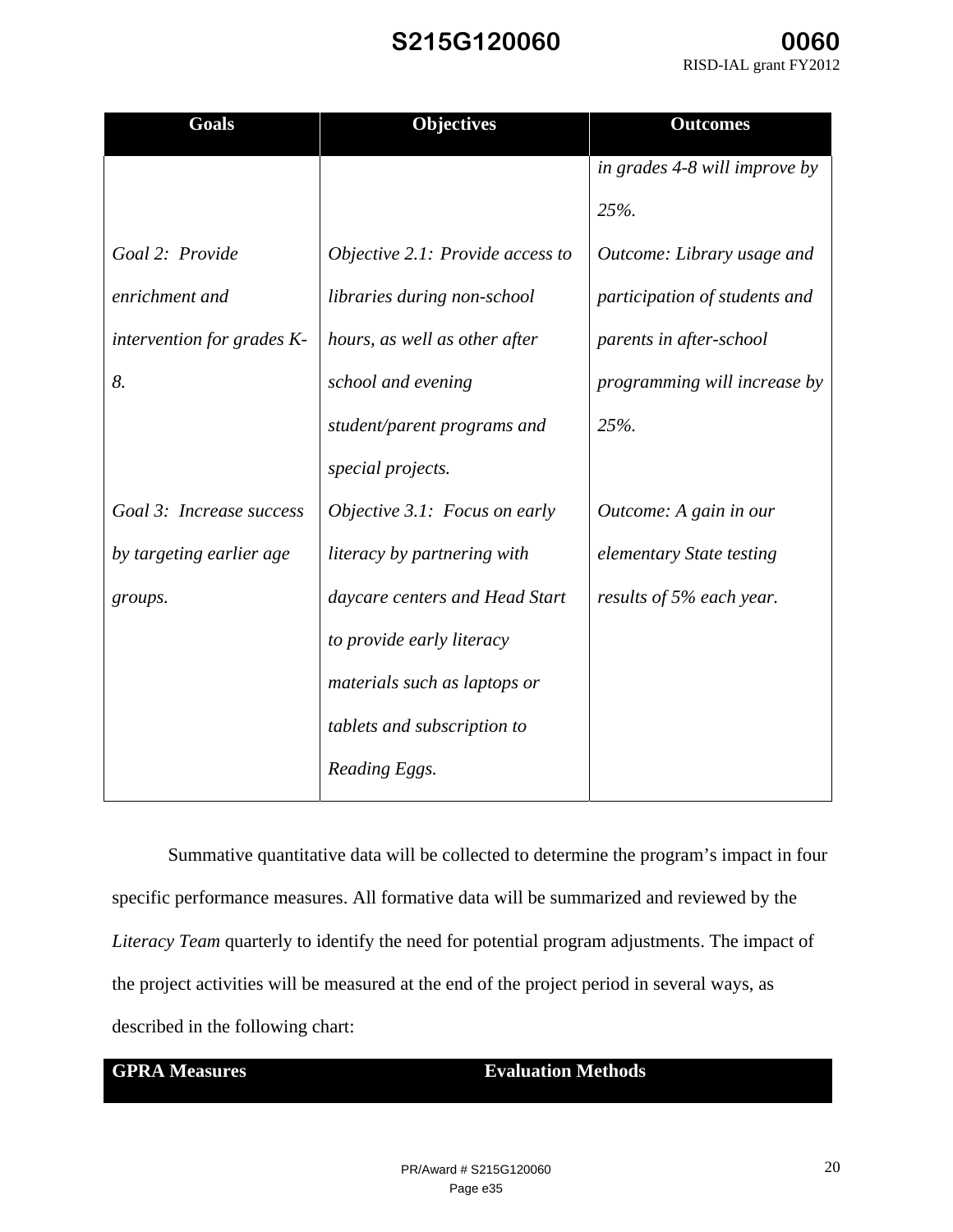| Student achievement levels on the             |
|-----------------------------------------------|
| <b>Accelerated Reader STAR Early Literacy</b> |
| assessment will be used as baseline data and  |
| will be administered 3 times over the course  |
| of a year. The evaluator will review this     |
| data as well as data from the online tracking |
| systems of early literacy programs such as    |
| PebbleGo and Reading Eggs to evaluate         |
| student progress. The final administration of |
| the Accelerated Reader STAR Early Literacy    |
| Test results will be analyzed to ascertain    |
| whether literacy levels improved.             |
| Student achievement levels on the State of    |
| <b>Texas Assessment of Academic Readiness</b> |
| (STAAR) from the 2011-12 school year, the     |
| first year of STAAR testing, will be used as  |
| reading baseline data. The evaluator will use |
| STAAR reading scores for the 2012-13 and      |
| 2013-14 school years to determine whether     |
| gains exist in overall passing performance,   |
| as well as determine possible trends in data  |
| and performance gaps between                  |
| subpopulations.                               |
|                                               |